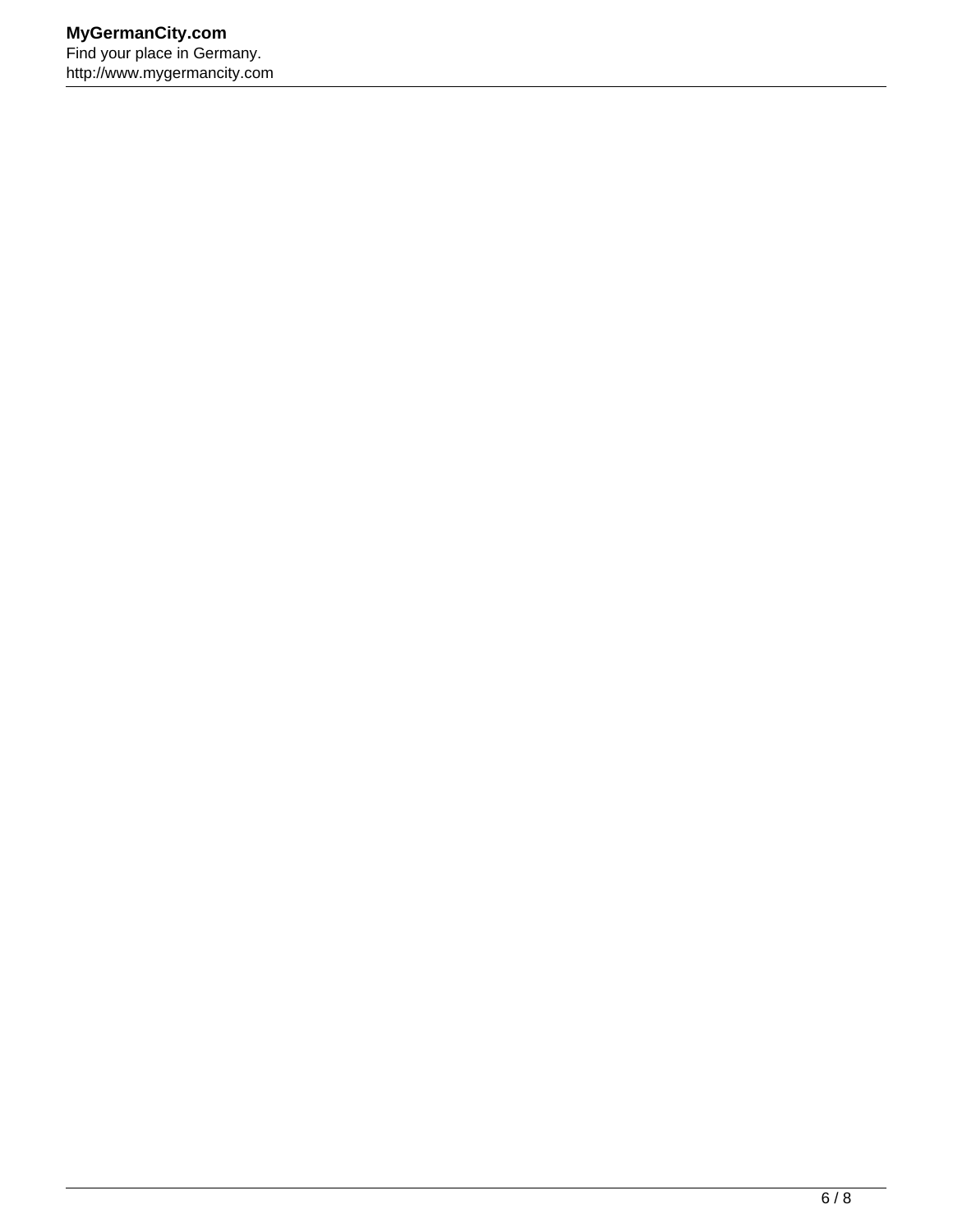## **Rural Districts (Counties) in Hesse**

- **[Bergstraße District](http://www.mygermancity.com/bergstrasse-district)**
- [Darmstadt-Dieburg](http://www.mygermancity.com/darmstadt-dieburg-district)
- [Fulda District](http://www.mygermancity.com/fulda-district)
- [Gießen District](http://www.mygermancity.com/giessen-district)
- [Groß-Gerau District](http://www.mygermancity.com/gross-gerau-district)
- [Hersfeld-Rotenburg](http://www.mygermancity.com/hersfeld-rotenburg-district)
- [Hochtaunuskreis](http://www.mygermancity.com/hochtaunuskreis)
- [Kassel District](http://www.mygermancity.com/kassel-district)
- [Lahn-Dill-Kreis](http://www.mygermancity.com/lahn-dill-kreis)
- [Limburg-Weilburg D.](http://www.mygermancity.com/limburg-weilburg-district)
- [Main-Kinzig-Kreis](http://www.mygermancity.com/main-kinzig-kreis)
- [Main-Taunus-Kreis](http://www.mygermancity.com/main-taunus-kreis)
- [Marburg-Biedenkopf](http://www.mygermancity.com/marburg-biedenkopf-district)
- [Odenwaldkreis](http://www.mygermancity.com/odenwaldkreis)
- [Offenbach District](http://www.mygermancity.com/offenbach-district)
- [Rheingau-Taunus-Kr.](http://www.mygermancity.com/rheingau-taunus-kreis)
- [Schwalm-Eder-Kreis](http://www.mygermancity.com/schwalm-eder-kreis)
- [Vogelsbergkreis](http://www.mygermancity.com/vogelsbergkreis)
- [Waldeck-Frankenberg](http://www.mygermancity.com/waldeck-frankenberg-district)
- [Werra-Meißner-Kreis](http://www.mygermancity.com/werra-meissner-kreis)
- [Wetteraukreis](http://www.mygermancity.com/wetteraukreis)

## **Urban Districts in Hesse**

- [Darmstadt](http://www.mygermancity.com/darmstadt)
- [Frankfurt](http://www.mygermancity.com/frankfurt)
- [Kassel](http://www.mygermancity.com/kassel)
- [Offenbach](http://www.mygermancity.com/offenbach)
- [Wiesbaden](http://www.mygermancity.com/wiesbaden)
-